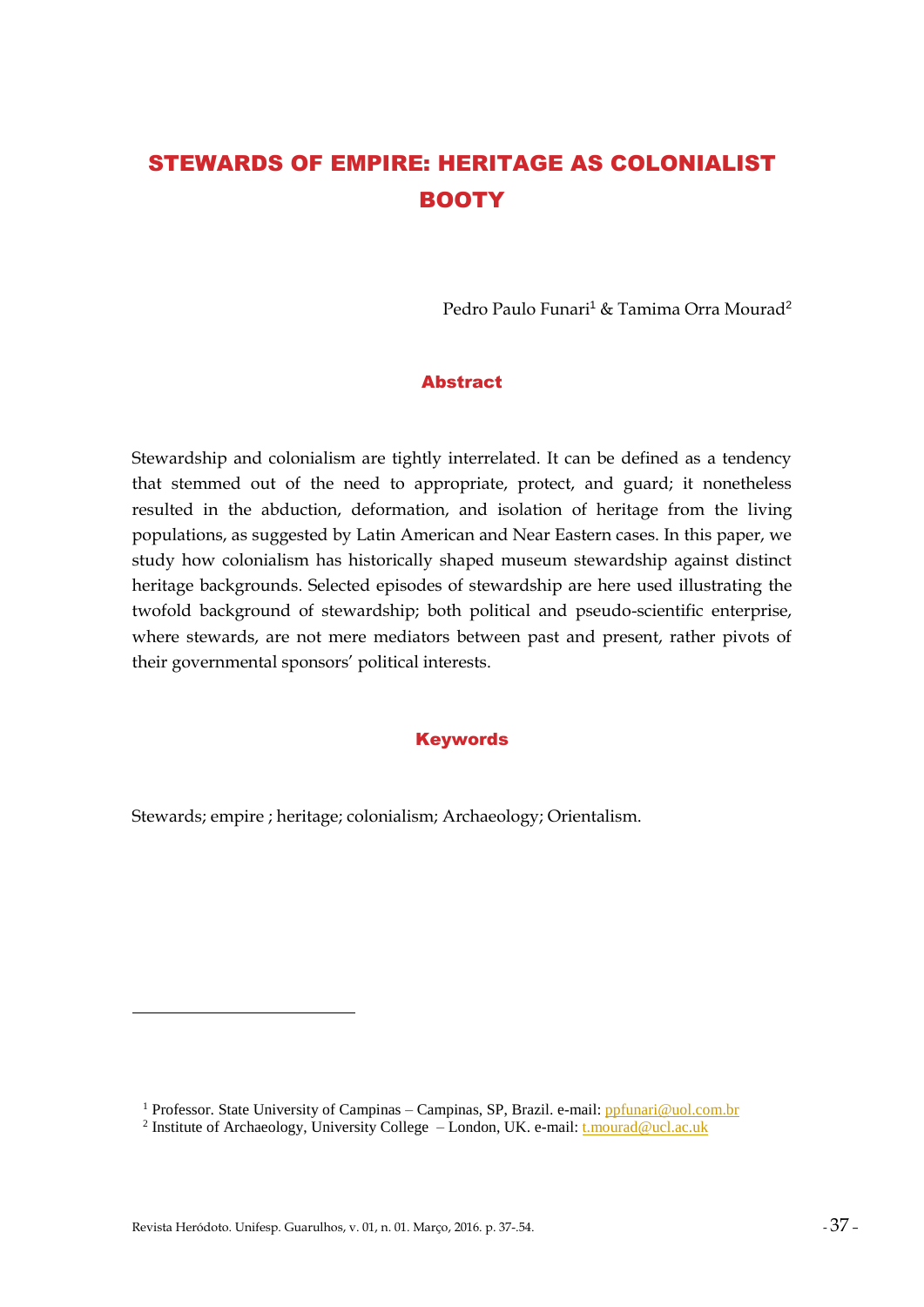#### Resumo

Curadoria e colonialismo estão estreitamente inter-relacionados. Pode-se definir como uma tendência que provém da necessidade de se apropriar, proteger e guardar; no entanto resultou em furto, deformação e isolamento do patrimônio de populações contemporâneas, como sugerido pelo caso da América Latina e do Oriente Próximo. Neste artigo estudamos como o colonialismo moldou historicamente a tutela de museus em oposição a distintas práticas de patrimônio. Episódios selecionados de curadoria são aqui utilizados para ilustrar a duplicidade desta prática; um empreendimento tanto político quanto pseudocientífico, onde curadores não são meros mediadores entre passado e presente, mas, sim, bases dos interesses políticos de seus patrocinadores do governo.

#### Palavras-chaves:

Curadores; império; patrimônio; colonialismo; Arqueologia; Orientalismo.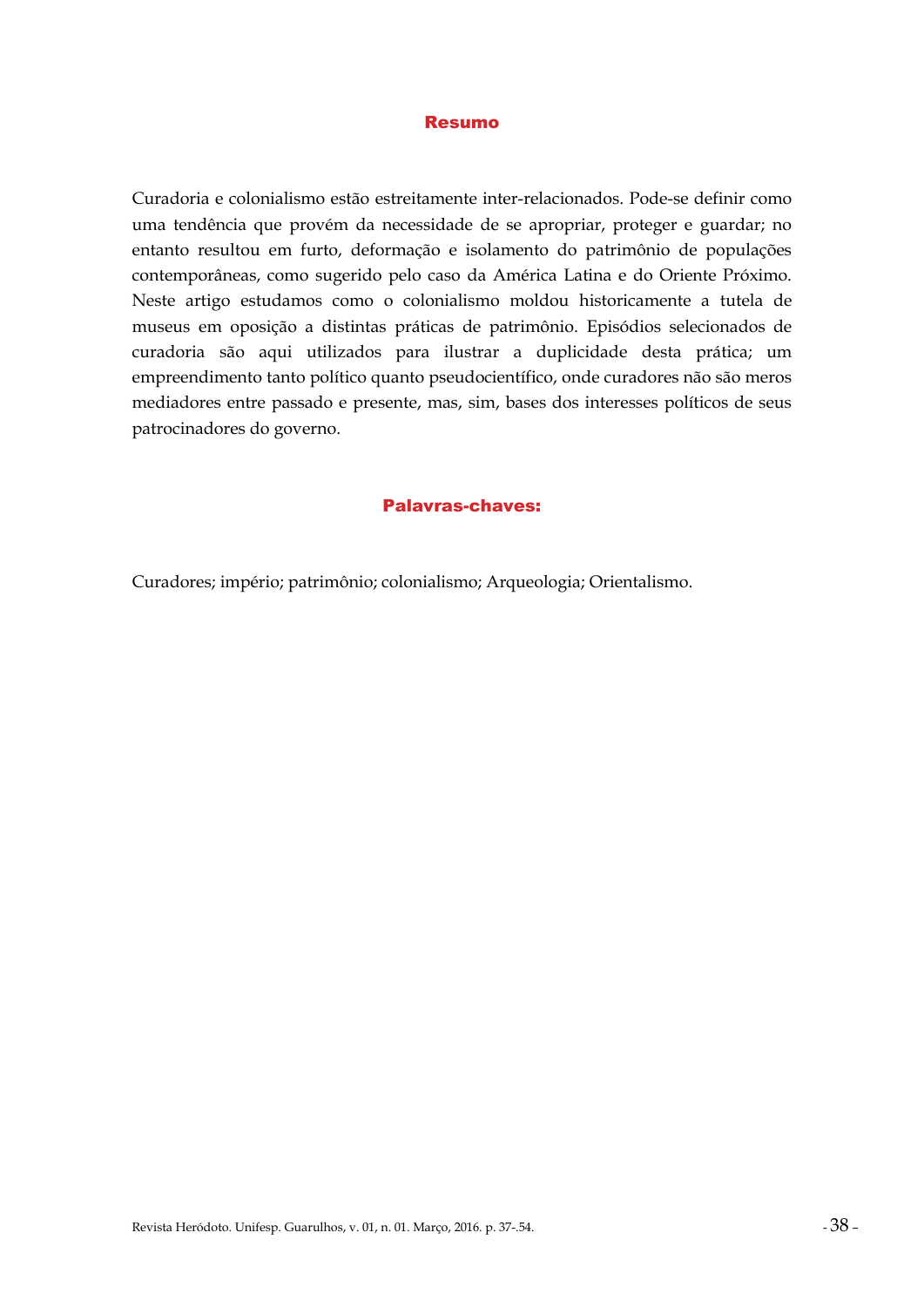#### Introduction

Stewardship as defined in this paper relates to two tremendously problematic case studies were the career and colonialism are tightly interrelated tendencies seeking to appropriate and protect heritage. One could state that in the case of Brazilian and Near Eastern archaeologies, stewards were civil servants of the their respective empires, collecting, encapsulating and abducting to the parlours of museums the heritage that would later somehow be related to their own. In the process of constructing their narratives of past and living populations, they have also deformed, and isolated heritage from the living societies, especially in Latin American and the Near East. We study colonialism's shaping of museum stewardship, in an exercise contrasting Brazil—where archaeological heritage was ascribed to `stagnant and inferior' indigenous populations—with the Near East as `Cradle of Civilisation' that glorifies a Western past and present.

Stewardship has a twofold background as a political and pseudo-scientific enterprise, where stewards are not mere mediators between past and present but pivots of their governmental sponsors' political interests, not neglecting the fact that the whole exercise also promoted them in the socio-political ladder. In the case of the Near East, the career developed during the early nineteenth century as an extension of the diplomatic endeavours of European trade agents placed strategically in areas of great commercial interest, local conflicts, construction of infrastructure, or posts for intelligence gathering. Paolo Emílio Botta (who excavated Khorsabad), Larsen (who dug Nimrud), de Saulcy (who had been searching for antiquities in Palestine), Renan (who was to uncover the Phoenicians) were all guided to their archaeological tasks due to the diplomatic mediations of the empires that funded them. Besides the archaeological monuments that were later shipped to their home countries, or housed at European museums such as the *Louvre* and the British Museum; they were also providers of first hand intelligence information to their consulates and even to emperors—such is the case of Ernest Renan and Napoleon III, during the 1860-1861 conflict in Lebanon. Scholars and diplomats were mesmerized with the Near Eastern monuments and past which to them contrasted with what they regarded as the decadent, backwards, fanatic, despotic, Islamic present. From this point on, the past was to be curated away from, sanitised from the living populations—initiating a tendency that survives until our days—the abysmal gap between the Near Eastern populations and their understanding of their antiquity. From the nineteenth century, until the end of the Mandate colonial governments—at least—in the Near East the multi-faceted role of the steward as a diplomat, civil servant, archaeologist, and intelligence provider remained constant. Different from Said (1978), we would not say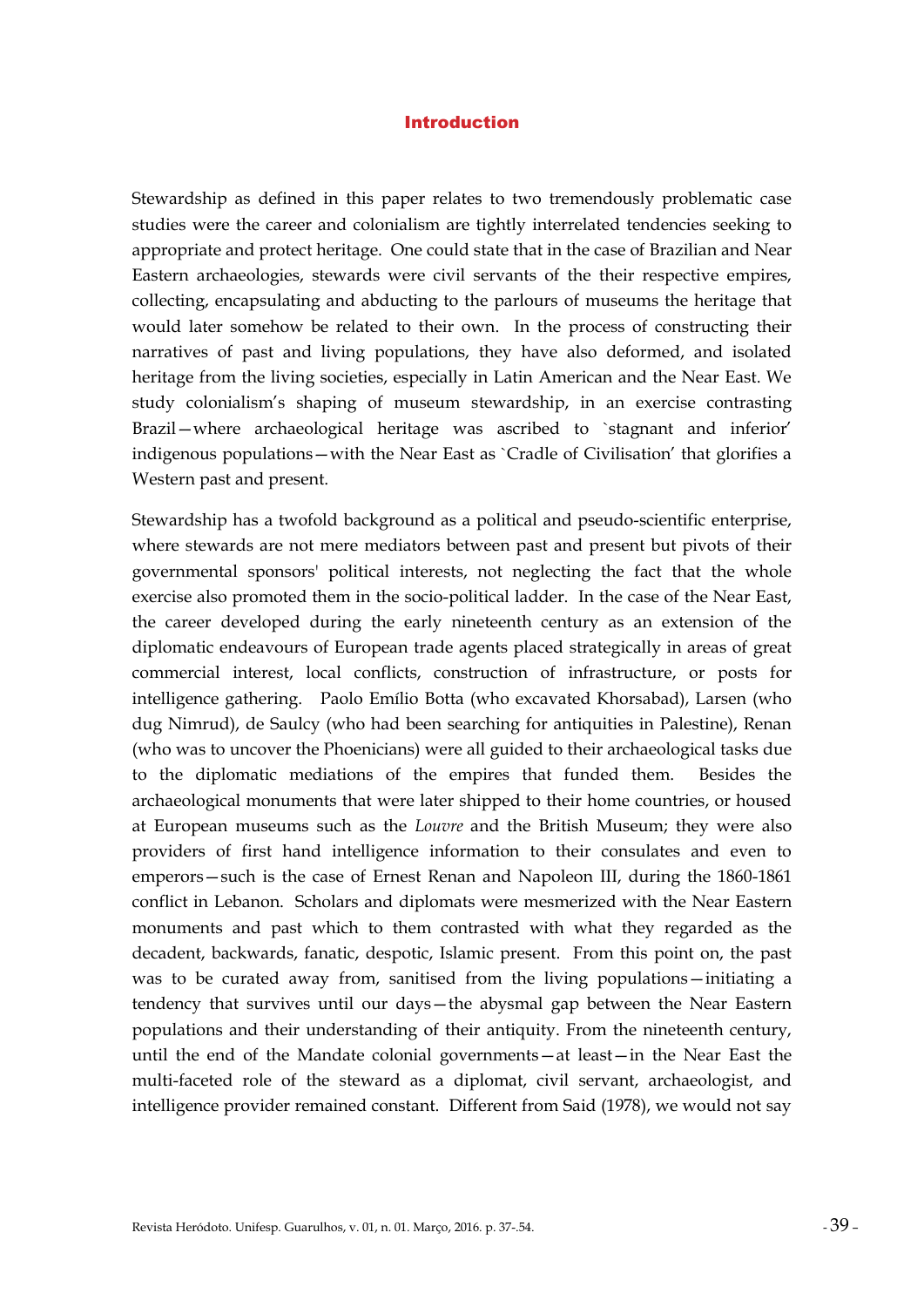that it was/is only a socio-political ideological shadow over the career, it is business and could/can be regarded as part of career ascension.

The Brazilian scenario can be associated with the nineteenth century since after the proclamation of the Brazilian independence from Portugal, in 1822, D. Pedro I, Brazilian first Emperor invited naturalists—such as Langsdorff—and scholars from Europe to study the Brazilian wilderness and to develop explanations and alternatives for the progress of the newly created country. Langsdorff's conclusions are illustrative of the mentality of the time: the Indians were savages, nature too wild, and the country had no infrastructure. It was therefore necessary to "domesticate" the Indians, to overcome nature, and to build infrastructure. D. Pedro's son, D. Pedro II, took these measures as soon as he ascended to the throne. From the reports of the governors of the Brazilian provinces of the nineteenth century, specifically in the southern provinces that Indians were being reserved as land was allotted and offered to a new coming flow of Italian and German immigrants. Alongside with the attempts to colonise, modernise, there was an attempt to populate Brazil with a European population, believed to be more apt to promote industrialisation and progress. As the Indian and Black population was left out of the scenario and the future plans for Brazil, so were their past and their culture.

Amazingly, D.Pedro II developed—along his ideas for modernizing his empire—a taste for what was *en vogue* in Europe at the time, the predilection for oriental antiquities and the curiosity for the Near Eastern past, to the point of exchanging correspondence with orientalists of the *Académie des Inscriptions et Belles-Lettres.* Pedro II's next step was to follow the tendencies of Napoleon III, and to look for his own collections, found today at the National Museum in Rio de Janeiro. The Ancient Near Eastern civilisations' allure had captivated the sense of taste and aspirations for a past in the case of the two monarchs, and in the case of Napoleon III, archaeological pieces from the modern territory of Lebanon—from Renan's mission—were taken to decorate his palaces and chapels. It was the present, the veracity, and the living populations that bothered both monarchs. As Napoleon III aspired the glories of the Near Eastern past, he battled the pressures of the Ottoman Empire and Islam. As Pedro II aspired a civilised past, present and future for Brazil and for himself, he flirted with the Near Eastern civilisations; reserving the Indians in his territories, continuing enslaving Africans despite the international pressures for Brazilians to abandon slavery, drowning the cultural influences and inheritances of Indians and Africans into neglect, never to be considered part of the Brazilian cultural heritage until the twentieth century.

Although a great deal of the Brazilian ethnological collections started to take shape in the nineteenth century, these collections were not meant to explain the "civilisations of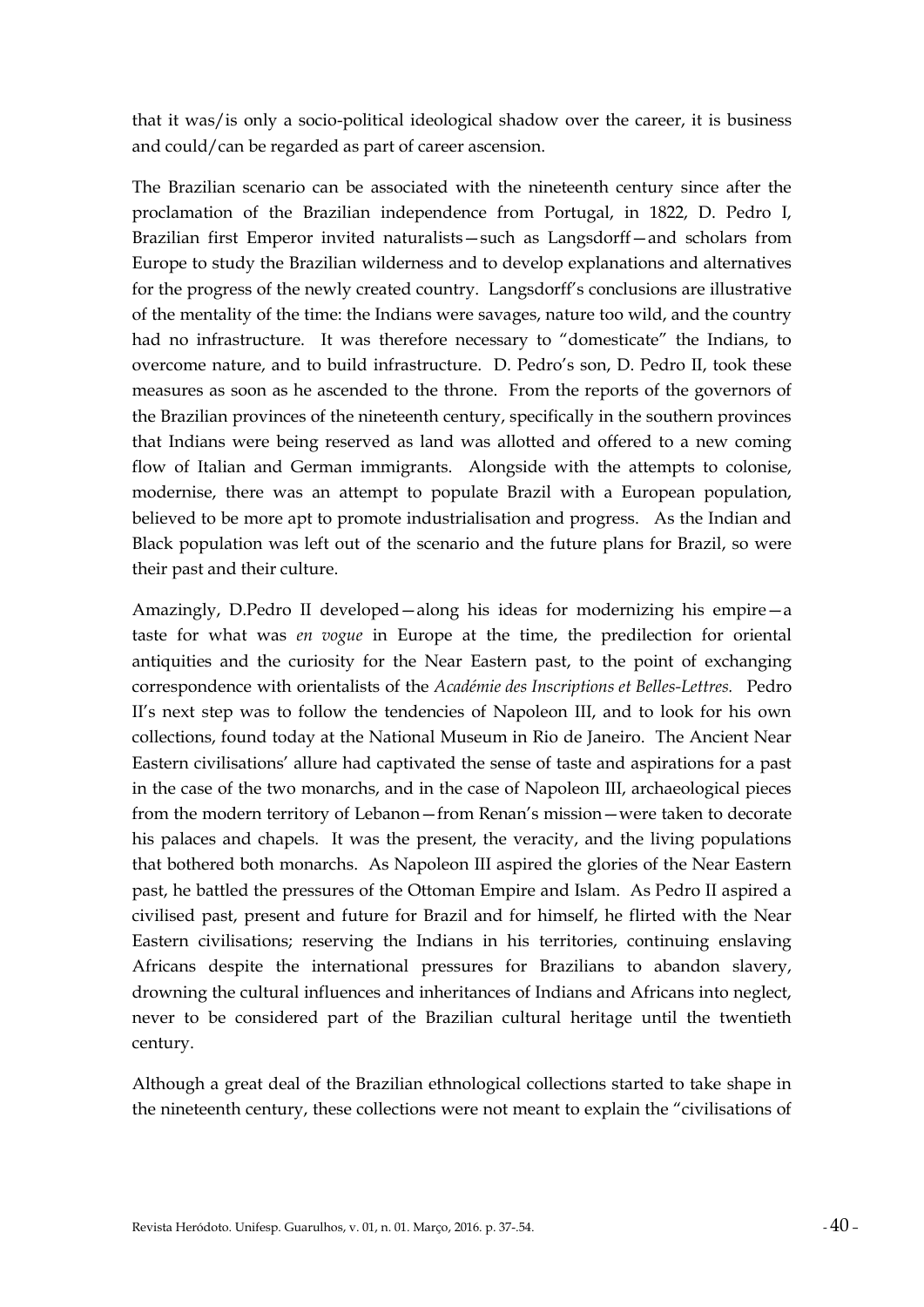Brazil", they were rather related to the natural historical inquiry, a nineteenth century scientific aura and rhetorical lustre to cover up what was before referred to as savage, devoid of civilisation. Why collect the "uncivilised"? Were collections only targeting civilisations? Collecting in the context of colonisation has more to do with a power strategy for dispossession and control, than that of the content or relevance of what is being collected. The exercise of forming collections was most of the times an extension of the state and its colonising agents. In the case of Brazil Marechal Rondon, first formed the collections that are sitting today at the Museum of the Indian in Rio de Janeiro, in the late nineteenth century. Rondon was a natural scientist and also had a military officer, and was set on a mission between 1890-1898—soon after the Republic was established—to set telegraph lines in the central regions of Brazil and to guard its frontiers. The Indian ethnic groups that were regarded as an obstacle to the establishment of the telegraphs were consequently "pacified" or massacred. Rondon's work extended to further projects for telegraphic lines and the military surveillance of the frontiers extending to 1915. By then, his mission had formed ethnological collections of populations that no longer existed, and they became the embryo of the first national collections of the later Service of Protection of the Indians. Stewardship was again to be found in connection with the state, as a patronizing agent having the use of collections and material culture as accessories to subjugate the "sub-other", to appropriate others past, and to control other, among other things…these are common denominators whenever we look at the nature of collecting in the Near East and in Brazil.

#### **From the archaeologists' self-critical perceptions today**

The role of archaeology and material culture in general in the construction and legitimation of cultural identities has become central in archaeological theory and practice in the last few years (Jones, 1997), particularly since the demise of communism. The relationship between archaeology and the construction of identities has been at the heart of the discipline from the start, in the nineteenth century, but it was only with contextual, post-processual approaches that a critical assessment of this relationship has become common currency. However, the sprout of nationalisms in Europe and elsewhere in the world and the spread of globalisation as a popular interpretive framework contributed to the realisation that identity building and material culture were to be interpreted as inextricably interrelated (Funari, Zarankin and Stovel, 2005).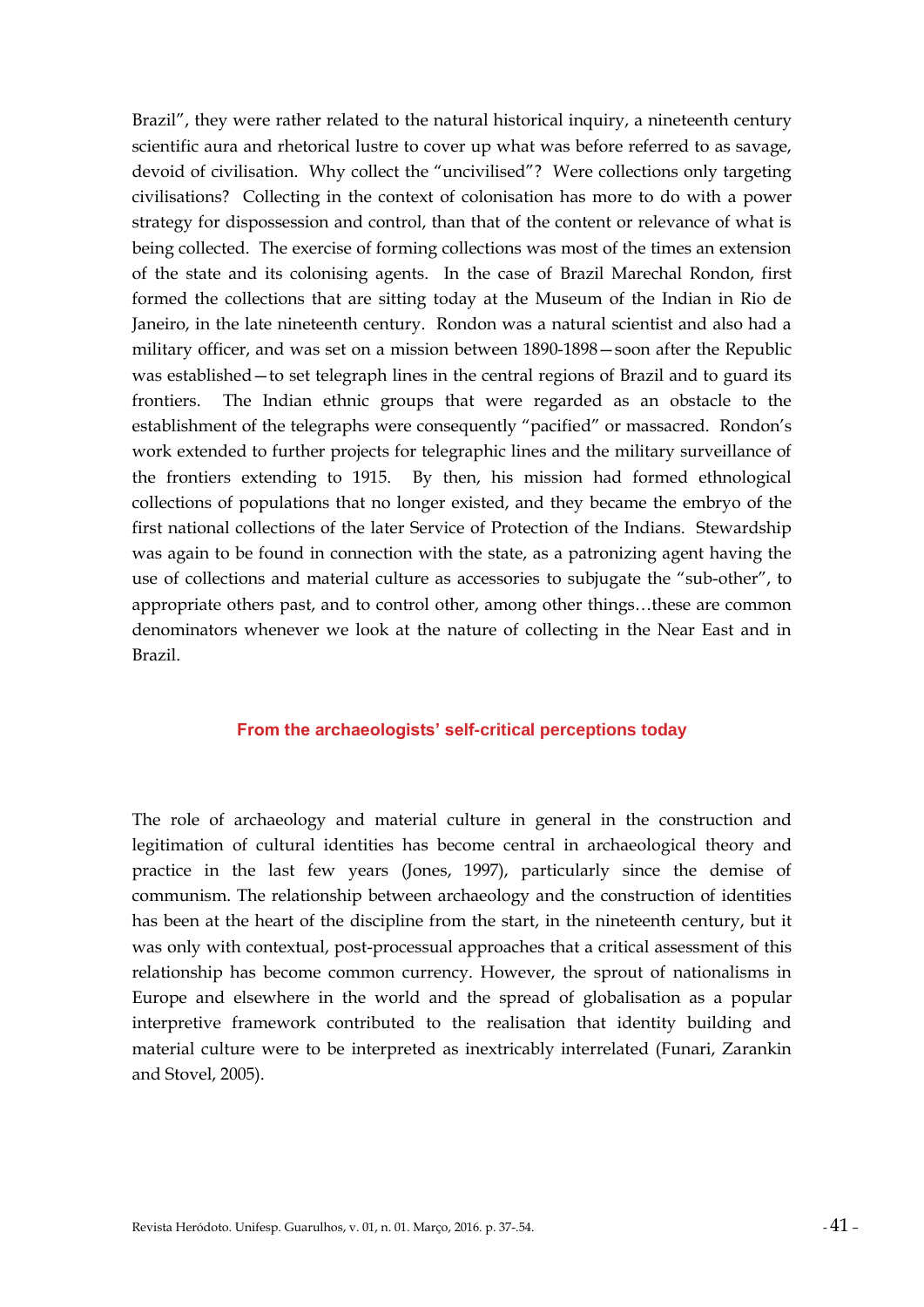In this overall context, colonial discourse theory is particularly relevant. Originally, since the 1970s at least, colonial discourse theory focused upon the power of colonial ideology and how rhetoric and representations helped in the historical process of imperial domination of subjected peoples (Hingley, 2000: 6). Such thinkers as Edward Said (1978) and Bernal (1987) had shown how the subjugation of peoples by colonial powers was built as a complex set of so-called scientific description of strength and weakness, colonialists and colonised. The past has been used to substantiate strong colonialists, such as the British and the French, as opposed to weak natives, be they middle-easterners, Indians, Africans or Native Americans. The role of material culture in shaping these imbalances was not marginal, but social thinkers were first and foremost concerned with scholarly narratives by social scientists and other students of society. The focus was also on how Indo-Europeans were invented as superior to Semites, even though the other subjected peoples were in a way associated to the traditional inferior, the Semites.

Material culture studies did turn to colonial discourse analysis only lately and this move in archaeology is related to a critical approach to the history of the discipline, as most notably proposed early on Trigger (1989). Unlike earlier internalist accounts of archaeology, the history of the discipline has been increasingly situated in the changing social, cultural, and political circumstances of society as a whole. This innovative approach considers the historical conditions that have permitted the existence of the discipline as well as the circumstances in which knowledge has been produced (Patterson, 2001: 5). This move lead to the publication of several books, edited volumes and papers on the such subjects and archaeology and nation building (Díaz-Andreu  $\&$ Champion 1996 with earlier references; Olivier 2001, from a French perspective; on Brazil, Funari: 1999).

The aim of this paper is study colonialism's shaping of museum stewardship in two different colonial contexts: Brazil and the Middle East. We take a critical view of society and our own scholarly role. Conflicts in the past and conflicts in the interpretation of the past is a growing concern in the discipline. Society is always characterized by conflict and, grounded in a dialectical epistemology, the experience of past peoples is considered as part of an on-going social confrontation between social actors (McGuire and Saitta 1996: 198-204). Exploitation generates a continuous, open conflict and inner contradictions in society (Saitta, 1992), and the forces of domination and resistance are ever-present (Frazer, 1999: 5). The interpretation of these conflicts is malleable and subjective (Rao, 1994: 154), and historical archaeologists can view the past as a set of complex texts, intertwined to form a discourse (Hall, 1994: 168). If conflict and subjectivity are part of both evidence and the interpretation of evidence, a variety of views are inevitable, and archaeologists cannot avoid taking a position.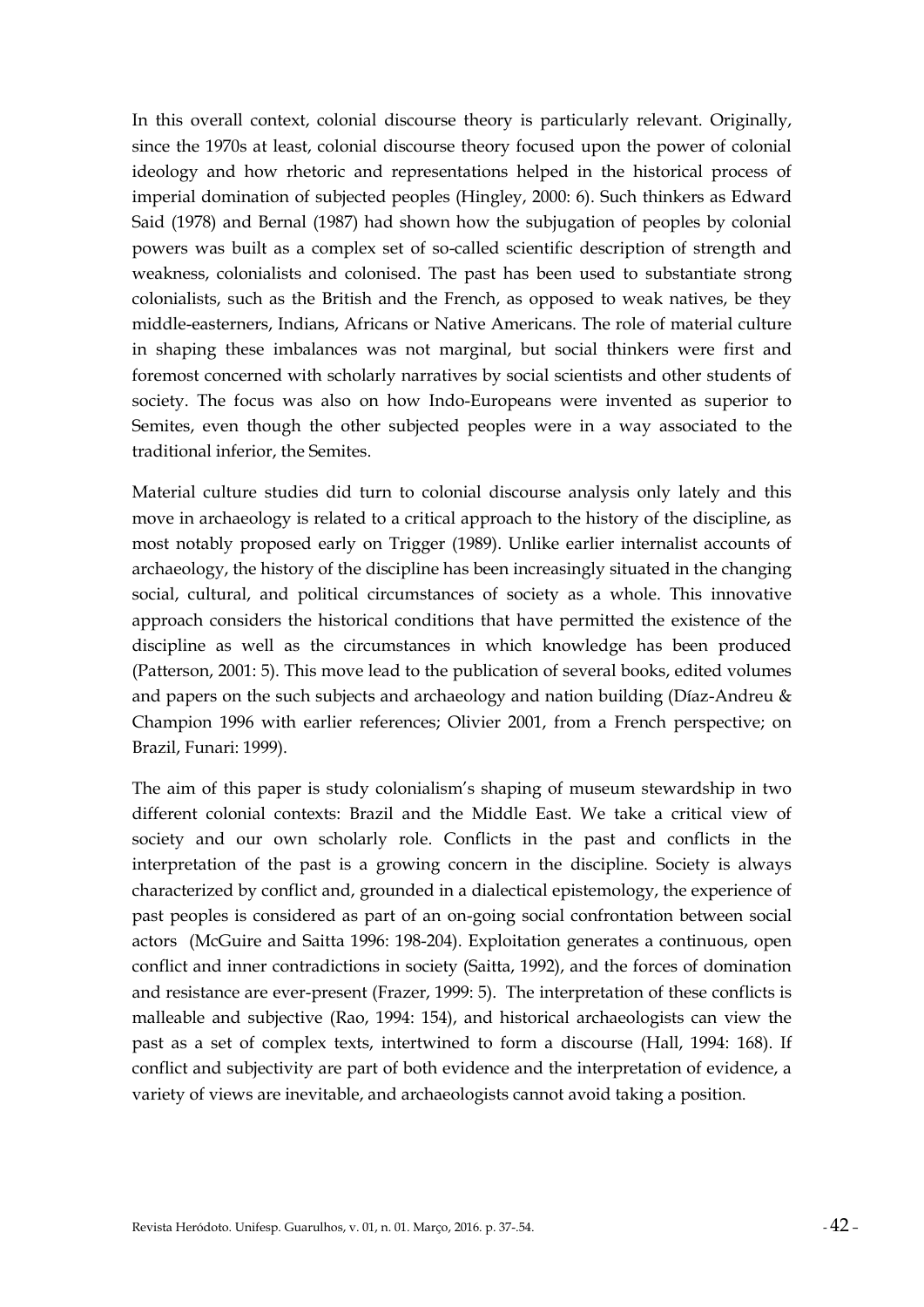Traditionally, archaeologists considered that cultures are neatly bounded homogeneous entities (Mullins, 1999:32). This idea comes from the well known and by now classic definition created by Childe (1935:198): "Culture is a social heritage; it corresponds to a community sharing *common* institutions and a *common* way of life [emphasis added]". This definition implies harmony and unity within society, a commonality of interest and thus a lack of conflict (Jones, 1997:15-26). Homogeneity, order, and boundedness, have been associated to *a priori* assumption that stability characterizes societies, rather than conflict, a clear conservative *Weltanschaaung*. It is also a non-historical approach, implying that all Catholics are, were and will be superstitious, or that all the Muslims are, were and will be prone to despotic rule. However, a growing body of evidence and critical scrutiny of social thought has challenged this traditional view, considering society as heterogeneous, with oftenconflicting constructions of cultural identity.

#### **The kaleidoscope cultural contexts and overlapping hues of perceptions**

Our own standpoint is to be interpreted in this theoretical framework. We are no neutral observers; we do not claim to describe stewardship history as it really happened, *wie es eingentilich gewesen*, to refer to the famous von Ranke's early nineteenth century positivist pledge. We speak not from a homogeneous standpoint, as 'pure' representatives of a nationality or political credo. We are both Brazilians, but also Italian (Funari) and Lebanese (Mourad), male and female, both educated by the Americans, but with different religious backgrounds, both with the experience of living and working in different countries, in different continents. We share however a critical approach to social life and the academia, we both pledge for knowledge in interaction with social actors, particularly communities in their diversity, such an important value:

> *On ne peut se dissimuler qu'en dépit de son urgente nécessité pratique et des fins morales élevées qu'elle s'assigne, la lutte contre toutes les formes de discriminations participe de ce même mouvement qui entraîne l'humanité ver une civilisation mondiale, destructrice de ces vieux particularismes auxquels revient l'honneur d'avoir créé les valeurs esthétiques et spirituelles qui donnent son prix à la vie, et que nous recueillons précieusement dans les bibliothèques et dans les musées parque nous nous sentons de moins en moins capables de les produire. Claude Lévi-Strauss, Le regard éloigné<sup>3</sup>*

<u>.</u>

<sup>3</sup> Paris, Plon, 1983, p. 47.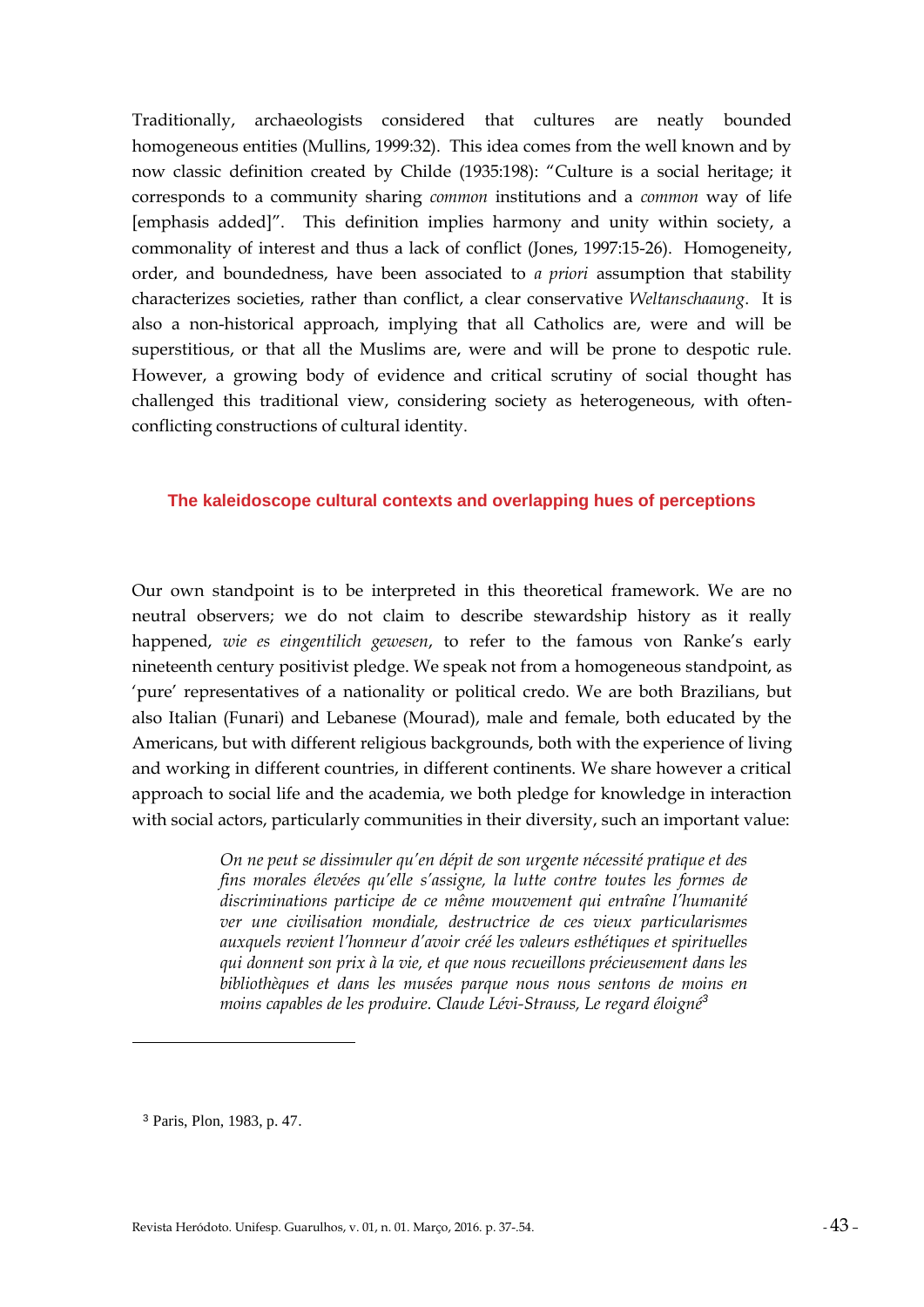Before going to our two case studies, we must first state what we consider to be 'stewards of empire'. Power relations are at the heart of social life and stewardship is a concept deeply imbedded in power. Steward, from its inception, is someone who *controls*, *under the orders of a master* or authority, people and things and so stewardship is the office of administration of power on behalf of someone or some political authority. In our case, the authority is empire, the rule by strength, discretionary power: *imperium*. As we shall see, the archaeological stewardship has been imbedded in asymmetric power relations, where custodians, on behalf of discretionary rulers, controlled the representations of the past. Recent challenges to those imbalances and the role of the inclusion of diverse social groups within the people are also dealt with.

#### Traditional stewardship in Brazil and recent trends

Prehistoric remains have been studied since the mid nineteenth century due to several factors, not least the importance attached by the imperial authorities to forging a Brazilian national identity. As the Brazilian independence was not only peaceful but also brought forward by Portuguese royals, Indian roots were used to forge a new identity, mostly superficial, but in any event, the Court in Rio de Janeiro was keen to introduce a native image to its European world outlook. Emperor Peter the Second, a scholar himself, supported the moves by intellectuals to prop up the idealised. In this context, the National Museum, in the Court City of Rio de Janeiro, included European and Indian heritage and the old city of Rio de Janeiro, the capital of the whole Portuguese Empire for a number of years following the invasion of Mainland Portugal in 1808, would never loose its attachment to a cosmopolitan outlook. Archaeological stewardship was thus a clear Imperial strategic project:

With the end of the monarchy in 1889, Rio de Janeiro continued to be the capital, until 1961, but the political and economic power went to the West and to the South, as the Republic was dominated by the Paulista aristocracy, first coffee planters and later industrialists. The ethos of the Paulista elite paid less attention to the noble Indian image, as historically Paulistas, even though descendants of Natives and Portuguese themselves, were sworn enemies of Indians, and Paulistas were known as "Indian raiders" themselves. In the first decades of the twentieth century, the drive against Indians accentuated and the collection of archaeological remains was not particularly common. The stewardship of archaeological material in the most active Museum in this period, the Paulista Museum, at São Paulo, was put under the guidance of Hermann von Ihering, who himself advocated the extinction of Native Brazilians. Von Ihering was an archetypical steward of the empire; in that he collected remains of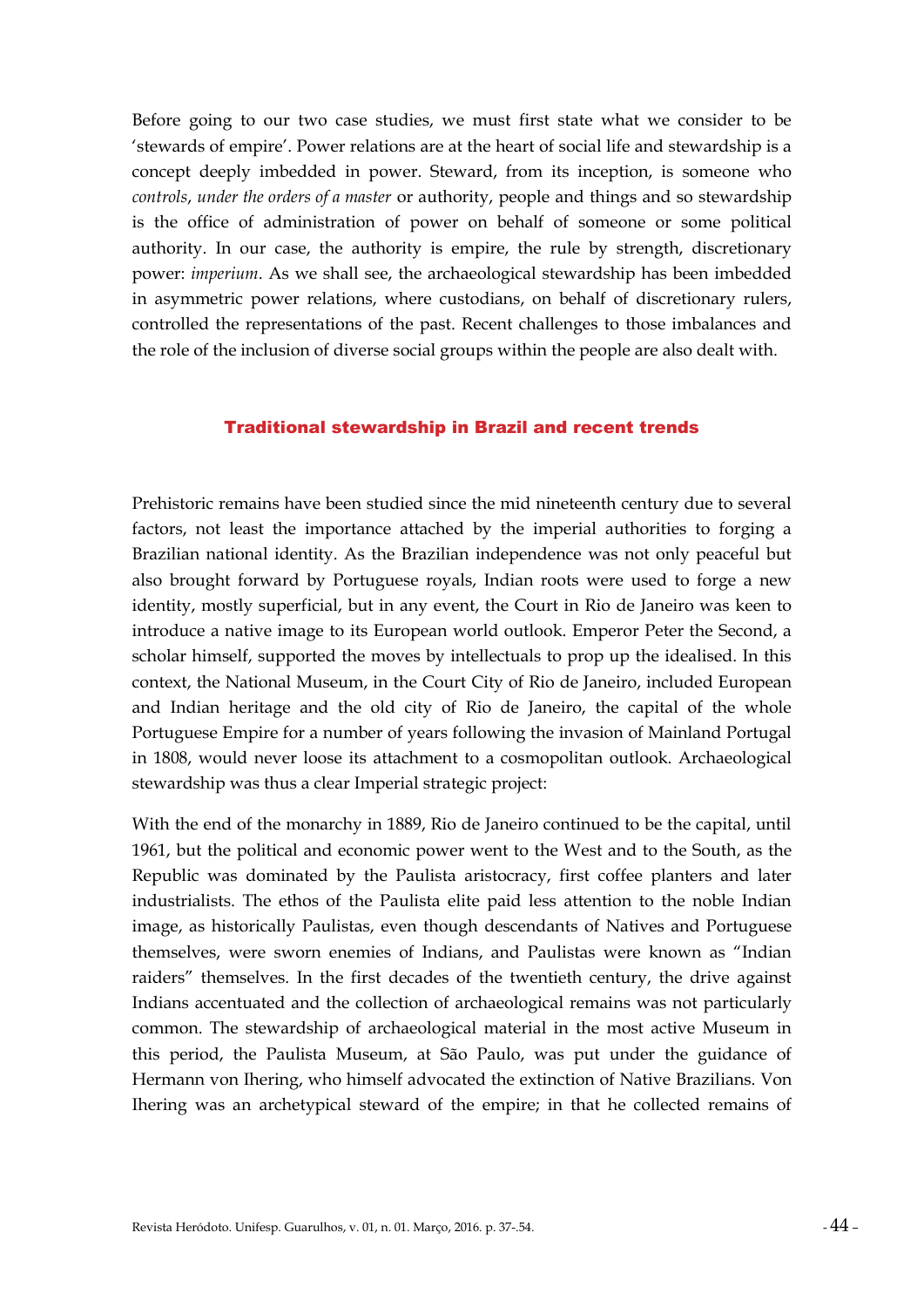Indian tribes and at the same time campaigned to the destruction of their descendants still alive. The 1930s witness several political and economic changes, as the central government for the first time in the Republic established a policy of heritage management, linked to a new conception of National identity, not far from the nationalist principles imported from Fascist countries, notably Italy and Poland. A National Heritage Office was established and the main concern has been with the preservation of high style architecture, sculpture, painting and other learned arts. What was under the custody of archaeology stewards were elite material culture, male, learned, according to a normative conception of social life.

After the restoration of civilian rule in 1945 prehistoric remains, left a bit in the shade during the heyday of nationalist ideology, came back particularly in the actions of humanist and political activist Paulo Duarte who, despite being a member of Paulista elite, defended for the first time the need to protect humble prehistoric remains. Paul Rivet had influenced Duarte and the *Musée de l'Homme* and his humanist approach lead him to propose the protection of shell middens, so common in the Brazilian coast. Duarte was able to propose a law for the protection of archaeological sites, approved by Congress in 1961 and still in force today. The military coup of 1964 put an end to an era of growing concern for Brazilian roots and diversity, and Duarte's efforts were dashed, as he was first left with little funding and later, in 1969, he was expelled from the University (Funari, 2002; 2003). The restoration of civilian rule enabled pluralism once again to blossom and heritage was enlarged to include again Natives remains, but also black and ordinary people's material culture too. Town councils, State assemblies and the National Congress enacted several laws regarding the protection of heritage, widening the whole concept of cultural property and enabling even ordinary citizens to appeal in court to protect heritage (Tavares, 1998). However, the stewardship of archaeological collections remained the preserve of a small number of stewards, most of them assuaged by several years of authoritarian rule.

#### The Near Eastern case and the extremes of civil conflicts in Lebanon

Eyes were drawn towards the Near East monumental remains due to the inevitable associations with the biblical narrative and landscape and philology, the study of biblical geography dating back to the seventeenth century only enhanced these relations. At first finds were taken as souvenirs by travellers, a tendency that gradually developed into extensive collections by local diplomats, later donated to European museums, and awakening institutional aspirations to enrich existing assemblages. The growth rate of European museum collections throughout the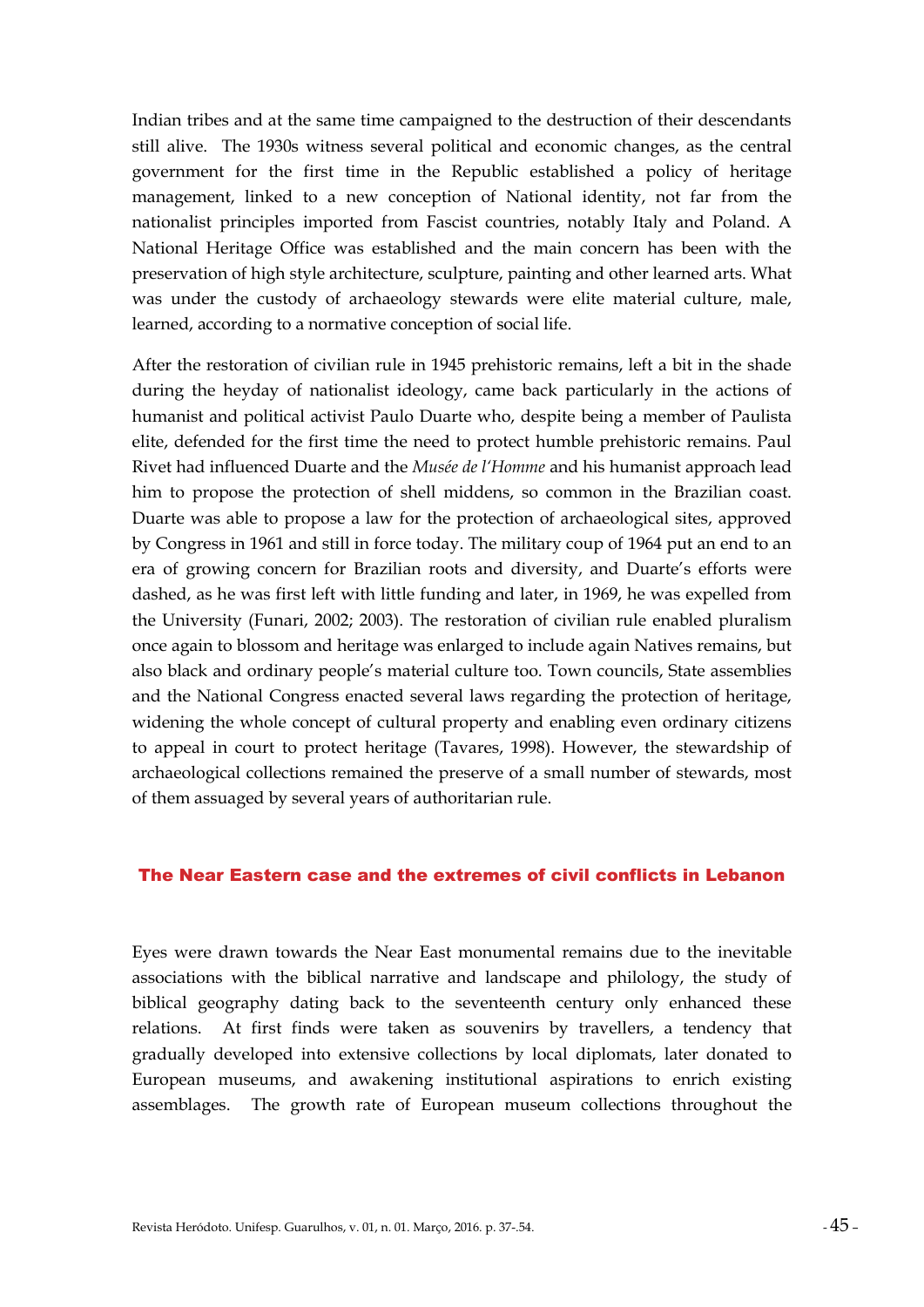nineteenth and twentieth century are proportional to the European diplomatic, political and economic infiltration in the Near East during Ottoman rule; and culminating in direct mandatory colonial rule—in the cases of England and France. Despite the creation of the Ottoman Antiquities regulations dating back to 1869, museums did not seize to purchase objects from local antiquities dealers, and diplomats never gave up on excavating illegally to constitute personal collections. Whenever it came to the scientific development of archaeology in the Near East by the mid-nineteenth century, local dealers and diplomats had far more extensive knowledge than the bureaucratic scholars from various backgrounds that took interest in excavating. s vestiges were unearthed, the 'Cradle of European Civilisation' began to take shape in the minds of the westerners. At the same time there was a cleavage between the views of philologists, associating the Orient with the Semites, the asymmetric inferior of the Indo-European languages and consequently peoples; and the stewards of oriental remains, marvelling at such a glorious, monumental past, connected to them through the history of Christianity and the classical pasts.

The political conditioning of the past and the vestiges became more accentuated as French, English, German, Russian, and Danish diplomats infiltrated the local religious communities, taking sides in local conflicts, to exploit local human and natural resources, and to get hold of better positions in the local economy. Locals took turns ascending to power and declining by becoming allies of foreign powers to get the best opportunities at their own petty interests. This is how a network of European and Ottoman coalitions with the local religious communities—Catholic, Orthodox, Sunni, Shiite, Druze—maintained the growing and industrialising Levantine communities under economic control; either by direct Ottoman colonial rule, or indirect semicolonial European interference. European got involved in the local trade, political, religious-sectarian conflicts and in the modernisation of the Ottoman provinces with the construction of roads, and railroads that led to the discovery of most of the sites that are known until present. As the past was unveiled, identities were shaped according to the socio-political aspirations at hand.

In the case Lebanon illustrates these patterns throughout the nineteenth, and into the twentieth century. Between 1860-1861 there was an attempt of genocide during a civil conflict between the Maronites and Druzes who were competing over local rule. As the French took the side of the Maronites, and the Ottomans took the side of the Druze, the local conflict ended up in a succession of massacres of the Christian populations. As European powers had been too measured to interfere in the conflicts, they were most willing to put pressure on the Ottomans to form an autonomous province within the Ottoman province of Syria. Out of this episode in the history of Levantine conflicts, one can understand the sectarian conflicts involved in the creation of borders of modern states, the European influence in such exercise, and the creation of the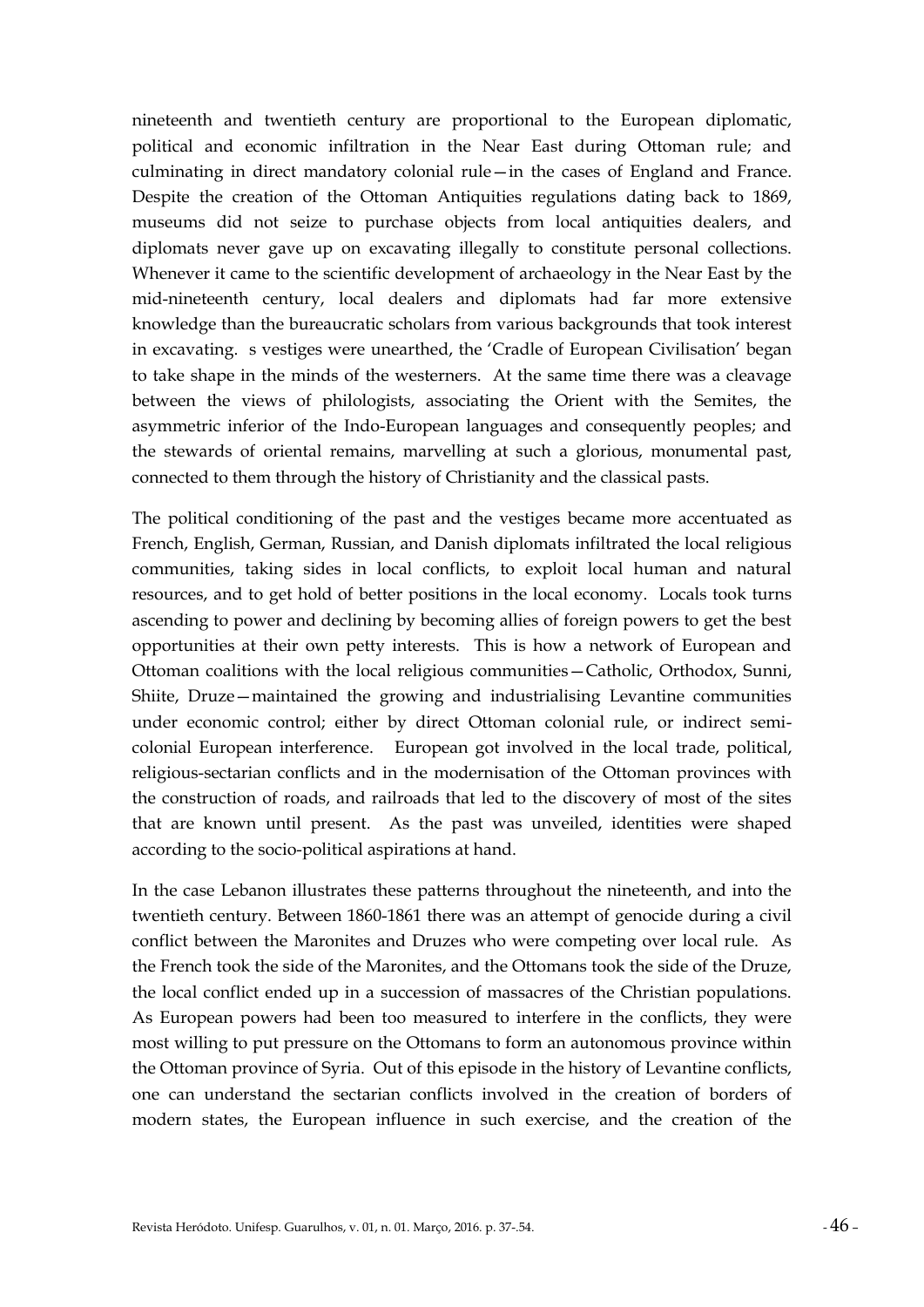archaeological scenario of these lands including the first attempts to delineate the profile of ancient identities according to material culture. The combination of these ingredients became the Near Eastern legacies in problematic ethnic-religious conflictive nation states highly influenced by the identities constituted by the production of knowledge in archaeology.

In Lebanon, by the early twentieth century, Arabism that had taken shape through the American missionaries, and Phoenicianism which took shape through the Oriental department of the French Jesuit university, were blooming as Anti-Ottoman Christian movements. Not rival movements, at first, but grew into severe antagonism during the French Mandate, by the end of World War I. With the collapse of the Ottoman regime, the alliances changed culminating into a roughly Maronite-Phoenician-Lebanist nationalist front, against an Islamic-Arab-Arabist nationalist front, against an Orthodox-Arab/Phoenician-Syrian nationalist front. By the end of the French mandate in the 1940s, the nationalist groups had not yet come to terms and acceptance of the newly created Lebanese state. Lebanists justified it as the resurrection of Phoenicia, a state that was not newly created, but that existed for the last six thousand years. Ironically, they did not have the means to prove such existence, not even forging interpretations on the data. After all, the French archaeologists had created the whole myth of Phoenician identity stretching to the twentieth century. The allegory reached its ultimate definition in Georges Contenau's *La Civilisation Phénicienne*—and the all the finds had been appropriated by France, to be found primarily in the *Louvre* collections; curated by Contenau himself. The allegories of identities in Arabism and Syrianism are not distinct in the extent of political and academic manipulation; and were paraded as political-nationalist propaganda and myths of origin that perpetuate sectarianism.

#### **Conclusions**

In the last twenty years or so, after the restoration of civilian rule in Brazil in 1985, archaeological stewards have been confronting complex dilemmas when rulers and ruled (Ucko, 1990: xx), or people excluded from power, as we should call them, compete for their services. Archaeology is the only social science that can provide access to all social groups, not only elites, but also peasants, natives, nomads, slaves, craftsmen or merchants (Saitta, 1995: 385) and for this reason ordinary people could recognise themselves in what we as archaeologists offer them. Furthermore, the sprouting of interest groups, such as female, black consciousness, gay, and several other movements struggle to be included and the archaeological stewards are still lagging behind these social demands. For the last decades, anthropologists, historians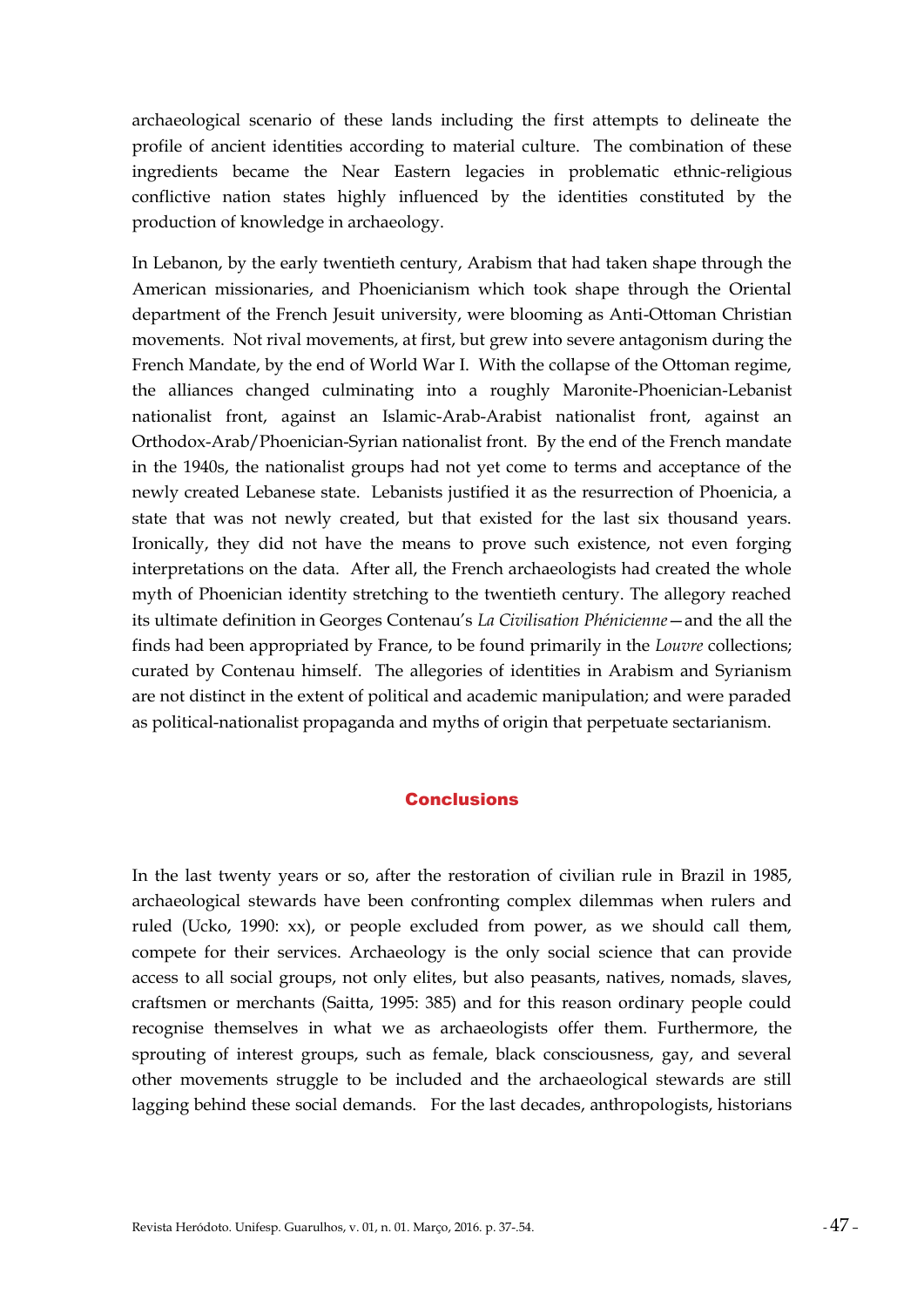and other social scientists have been keen to study the excluded and to address a variety of audiences. Natives have been active interlocutors and scientists have been campaigning for the rights of Indians, particularly for the demarcation of indigenous peoples' lands. Blacks are in a similar situation, and now some school textbooks mention Natives, Blacks, ordinary poor people, immigrants and other excluded strata, both in the present and the past. Environmental concerns have been also addressed by different sciences, as is the case with urbanism and vernacular architecture from a perspective of poor people. Feminists, female movements as well as several other groups have been interacting with social scientists. In Brazil, archaeological stewardship has a chance to catch up, in the next few years, and play a role in fostering inclusion, dialogue and diversity, instead of simply serving a dominating master.

One would also hope that such tendencies will reach the shores of Near Eastern archaeology and a healthier relationship with the past, identities and material remains. The problems of state formation, internal problems and foreign invasions (the later one in Iraq, by foreign armies aiming, supposedly, to liberate the people and democratise the polity) does not allow Near Eastern populations to be as hopeful with the ongoing colonial legacies of the nineteenth century. In the case of Lebanese heritage management, the political implications of archaeological identities and their widespread use became common currency to all social classes and members of society. After all, in such a highly politicised sectarian society, having a confessional system and a sectarian constitution—one must choose a 'side' not only to be someone, but to hold a place in power in society and specifically in the work force—since jobs and political posts are also reserved to certain sects. It is interesting to mention, at this point, that even the posts at the Antiquities Department in Lebanon are to be held according to religious sects. The post of Director of Antiquities could never be held by a non-Christian. This illustrates the drawbacks imposed by a sectarian system of government, that despite innovative ideas provided by the academia—does not allow the flow of new ideas and primarily of social inclusion.

The—roughly—two decades of the Civil War in Lebanon, did not help the Lebanese insularity that had allowed only a few excavations to be held after the end of the French mandate. The legislation dates back to its ultimate draft of the 1930s, and the Museum attempts to decentralise—opening small exhibitions such as the one in Baalbek and in Byblos—with great difficulties and what seems to be a lonesome attempt, since it is prioritising tourism. The public seem politically attached to the archaeological discourse of identities disregarding material remains, sites, and monuments that are used as icons calling the attention of tourist, that can take them home as souvenirs. Today, archaeology in Lebanon shifts slowly from a sociopolitical purpose to an economic asset. In both cases, they do not offer social inclusion or a health relationship with the past. These relationships mirror the conditions that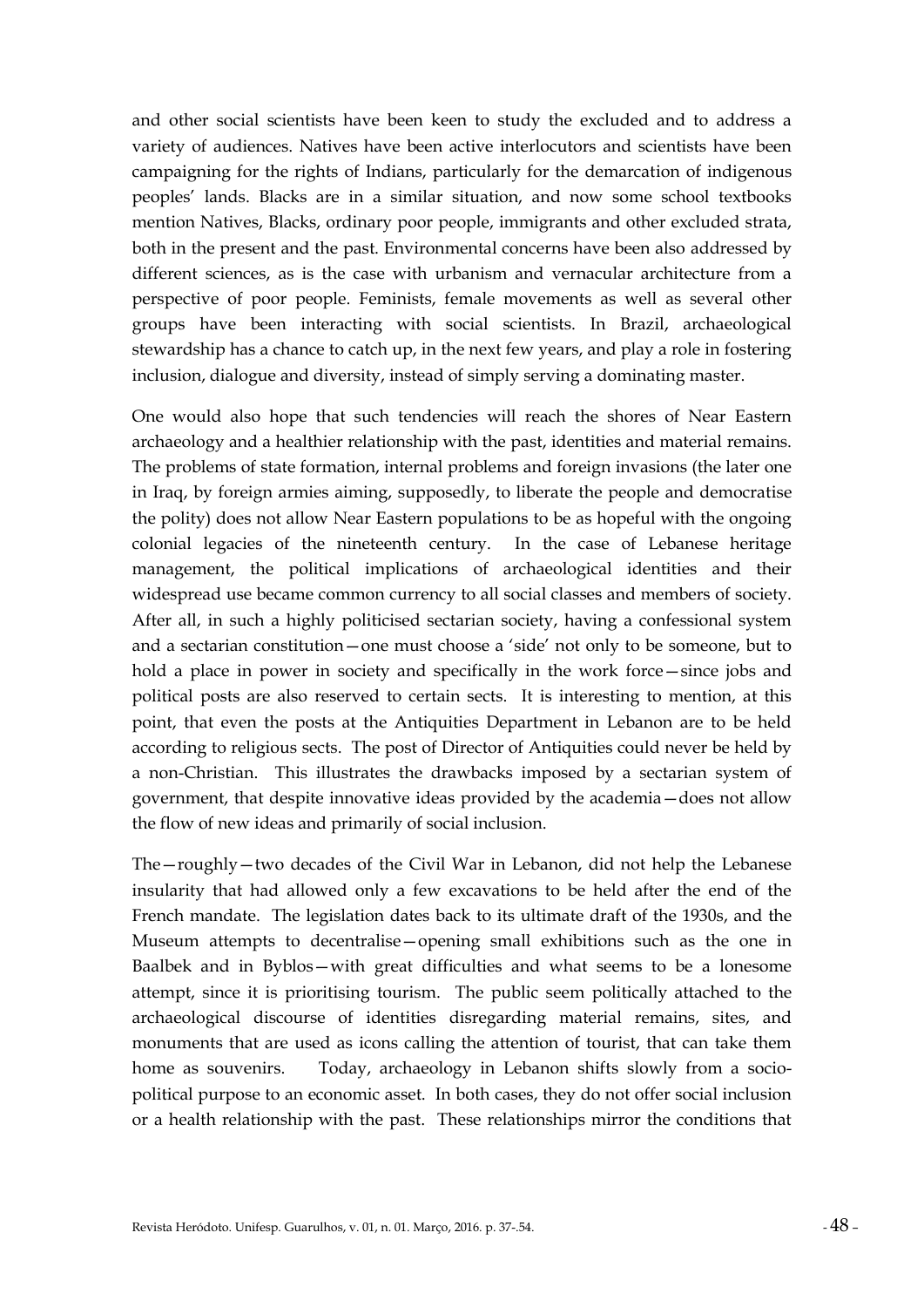the state offers its citizens, the extent at which the regime promotes social inclusion and the body of laws guarantees social-religious-ethnic equality.

## **Bibliography**

Anthony, D. W. "Nazi and eco-feminist prehistories:ideology and empirism in: Indo-European archaeology". In Fawcett, C. and Kohl, P. eds. *Nationalism, politics and the practice of archaeology*. Cambridge, 82-96, 1995.

Anderson, B. *Imagined Communities. Reflections of theOrigin and Spread of Nationalism*. London: Verso, 1983.

Arnold, B. and Hassman, H. "Archaeology in Nazi Germany: the legacy of the Faustian bargain". In Fawcett, C. and Kohl, P. eds. *Nationalism, politics and the practice of archaeology*. Cambridge, 70-81, 1995.

Arnold, B. "The past as propaganda: totalitarian Archaeology in Nazi Germany". In*:*  Hodder, I. and Preucel, R. eds. *Contemporary Archaeology in Theory*.Blackwell, 570-598, 1996.

Aumusson, P. *Ernest Renan, 1823-1892: Un Celte en Orient*: [expositions présenté à] Musée d'histoire Saint-brieue, ler julliet-18 octobre 1992, et Musée de Bretagne, Renne, 4 novembre 1992-4 janvier 1993. Rennes:Ville de Rennes, 1993.

Bahrani, Z. "Conjuring Mesopotamia: imaginative geography and a world past". In: eskell, L. ed. *Archaeology Under Fire. Nationalism, politics and heritage in the Eastern Mediterranean and Middle East*. Routledge, pp. 159-174, 1998.

Bruno,M. C. O. "Museus de Arqueologia: uma história de conquistadores, abandono e Mudanças". *Revista do Museu de Arqueologia e Etnologia*, São Paulo, 6: 293-313, 1996.

Contenau, G. *Civilisation Phénicienne*. Paris: Payot, 1949.

Díaz-Abreu, M. "Archaeology and Nationalism in Spain". In Fawcett, C. and Kohl, P. eds. *Nationalism, politics and the practice of archaeology*. Cambridge, 39-53, 1995.

Donald, J. and Rattansi, A. *'Race' culture & difference.* London: Sage, 1992.

Dornan, J. L. "Agency and Archaeology: Past, present and future directions"*. Journal of archaeological Method and theory*, 9:303-329, 2002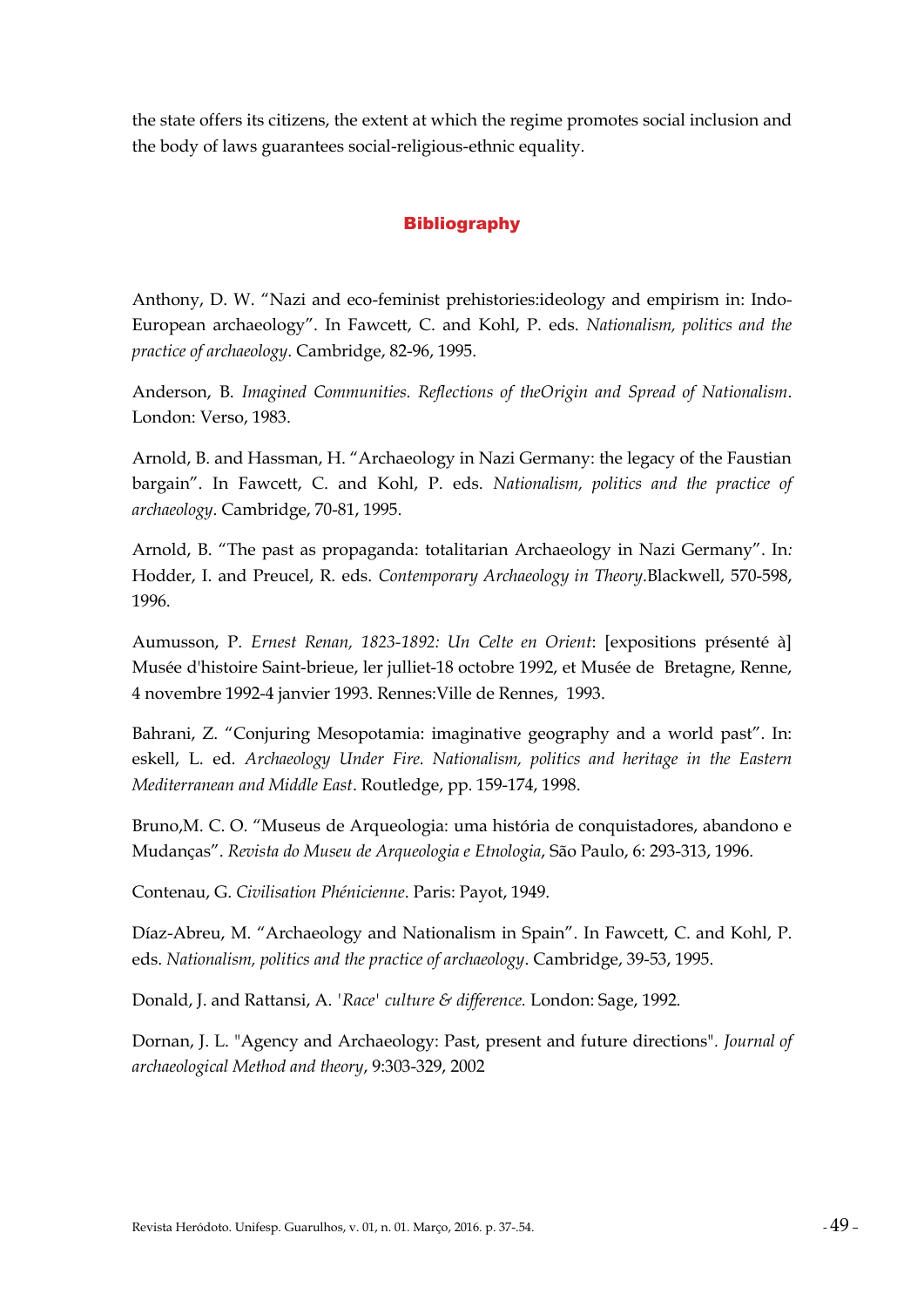Fawcett, C. and Kohl, P. eds. *Nationalism, politics and the practice of archaeology*. Cambridge: Cambridge University Press, 1995.

Funari, P. P. A. and Podgorny, I. "Congress Review", Is archaeology only ideologically biased rhetoric? *European Journal of Archaeology*, 1, 3, 416-424, 1998.

\_\_\_\_\_\_\_\_. "Lingüística e Aqueologia". *Delta-Revista de Estudos de Linguística Teórica e Aplicada*. 15(1):161-176, 1999.

\_\_\_\_\_\_\_\_. "Mixed features of archaeological theory in Brazil". In Ucko P. (ed) *Theory in Archaeology. A world perspective.* Routledge, pp. 236-246, 1995.

\_\_\_\_\_\_\_\_.Class interests in Brazilian archaeology, *International Journal of Historical Archaeology*, 6,3, 2002, pp.209-216.

\_\_\_\_\_\_\_\_. Dictatorship, democracy, and freedom of expression, *International Journal of Historical Archaeology*, 7, 3, 2003, 233-237,

Funari, P.P.A., Zarankin, A., Stovel, E. (eds), *Global Archaeological Theory, Contextual Voices and Contemporary Thoughts*, New York, Kluwer/Plenum, 2005.

Garbini, G. "History and historiography of the Semites". In *The East and the meaning of History*. International Conference (23-27 November 1992). pp. 17-28. Rome: Bardi Editore, 1994.

Gelin, M. *L'Archéologie En Syrie et Au Liban A l'Epoque du Mandat (1919-1946): Histoire et Organisation*. Paris: Geuthner, 2002.

Hobsbawm, E. J. *Nations and nationalism since 1780: programme, myth, reality*. Cambridge: Cambridge University Press, 1997.

\_\_\_\_\_\_\_\_\_\_\_\_\_. *The Age of Extremes. A history of the world 1914-1991*. New York: Pantheon.

Hodder, I. and Preucel, R. "Constructing Identities". In Hodder, I. and Preucel, R. eds. *Contemporary Archaeology in Theory*. Blackwell, pp. 601-614, 1996.

\_\_\_\_\_\_\_\_. eds. *Contemporary Archaeology in Theory*. Oxford: Blackwell, 1996.

Hourani, A. *Arabic thought in the Liberal Age 1798-1939*. Cambridge: Cambridge University Press, 1983.

\_\_\_\_\_\_\_\_\_. *Minorities in the Arab World.* London: Oxford University Press, 1947.

\_\_\_\_\_\_\_\_\_. *Syria and Lebanon: a political essay.* London: Oxford University Press, 1946.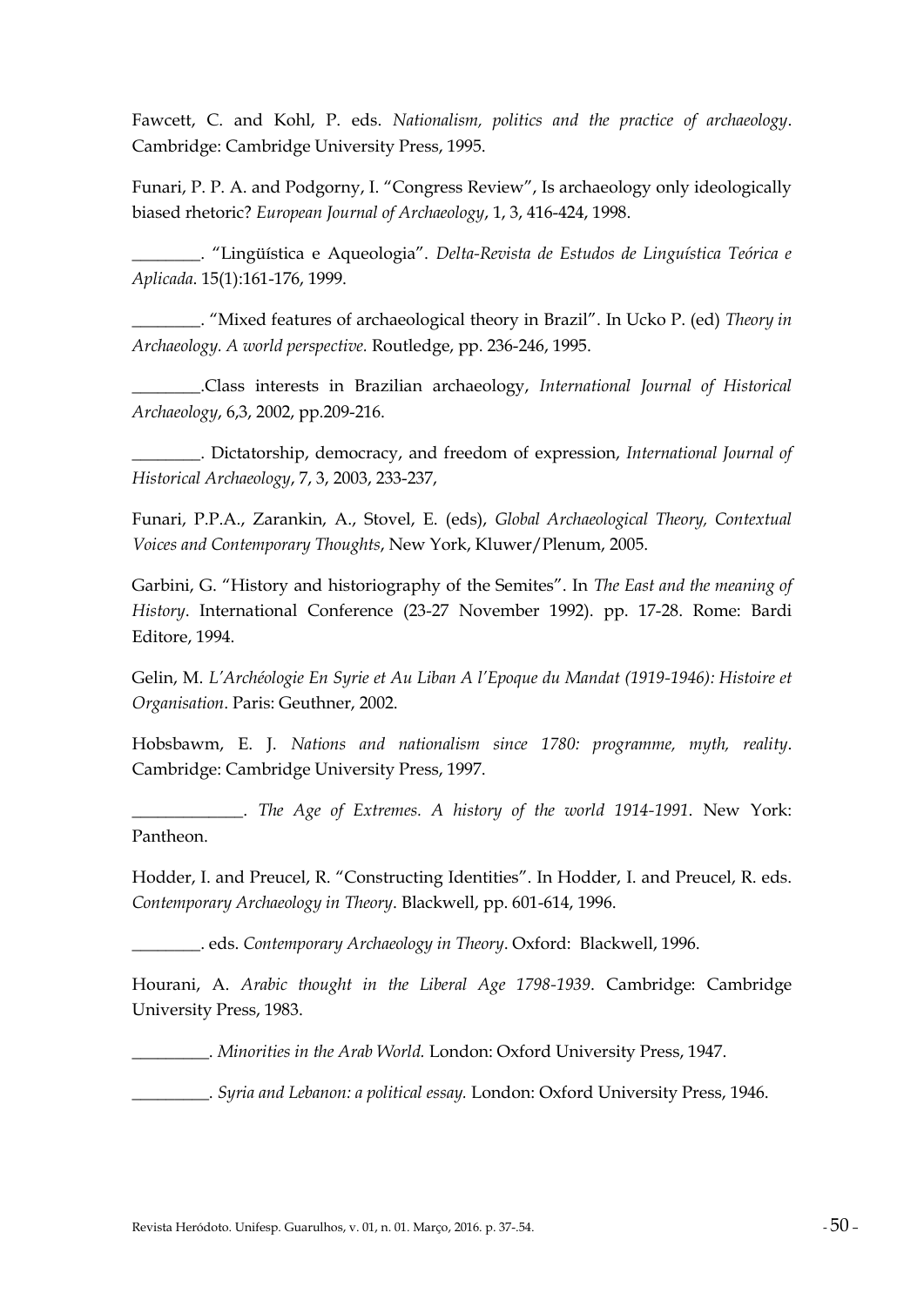\_\_\_\_\_\_\_\_\_. *The history of Arab peoples*. London: Faber and Faber, 1991.

\_\_\_\_\_\_\_\_\_. *The emergence of the modern Middle East.* London: Macmillan Press, 1981.

Iggers, G. *Historiography in the twentieth century. From scientific objectivity to the Postmodern challenge.* London: University Press of New England, 1997.

Jones, S. *The Archaeology of Ethnicity. Constructing identities in the past and present*. London: Routledge, 1997.

Klat, M. "The Durighello Family". *Archaeology and history in Lebanon*. 16(2):98-108, 2002.

Kohn, H. *Nationalism and Imperialism in the Hither East.* London:Routledge, 1932.

Larsen, M. T. "The appropriation of the Near Eastern past: contrasts and contradictions". In: *The East and the meaning of History*. International Conference (23-27 November 1992). 29-52. Rome: Bardi Editore,1994.

Layton, R. ed. *Conflict in the Archaeology of Living Traditions*. London: Routledge, 1994.

Layton, R. ed. *Who needs the past?* London: Routledge, 1994.

Liverani, M. "*Voyage en Orient*. The origins of archaeological surveying in the Near East". In *The East and the meaning of History*. International Conference (23-27 November 1992). 1-17. Rome: Bardi Editore, 1994.

Maalouf, A. *Les Échelles du Levant.* Paris: Bernard Gasset, 1996.

\_\_\_\_\_\_\_\_\_. *Origines.* Paris: Gasset, 2004.

Masri, A. "Traditions of archaeological research in the Near East". *World Archaeology*. 13(2):222-239, 1981.

Naccache, A. H. F. "Beirut's memorycide: hear no evil, see no evil". In Meskell, L. ed. *Archaeology Under Fire. Nationalism, politics and heritage in the Eastern Mediterranean and Middle East*. Routledge, 140-158, 1998.

Nelson, S. M.. "Nationalism and postwar Japanese archaeology". In Fawcett, C. and Kohl, P. eds. *Nationalism, politics and the practice of archaeology*. Cambridge, 232-246, 1995.

Olender, M. *The languages of Paradise: race, religion and philology in the nineteenth century.* Cambridge: Harvard University Press, 1992.

Patterson, T. C. *A social history of Anthropology in the United States*. Oxford: Berg, 2001.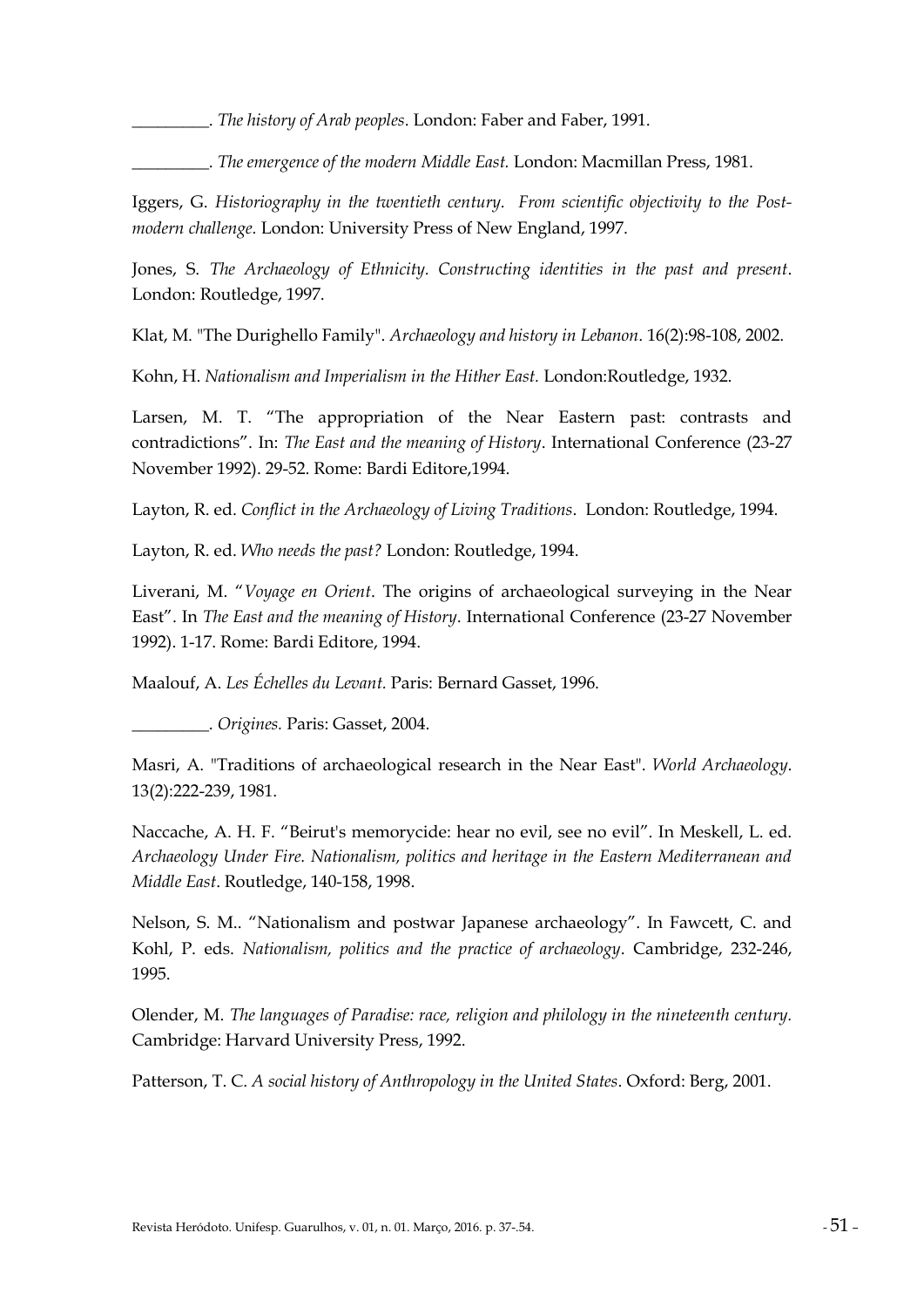Prakash, G. ed. *After Colonialism. Imperial histories and postcolonial displacements.*  Princeton: Princeton University Press, 1995.

Politis, G. "The socio-politics of the development of archaeology in Hispanic SouthAmerica". In Ucko P. ed. *Theory in Archaeology. A world perspective*. Routledge, 197-228, 1995.

Said, E.*Culture and Imperialism.* New York: Knopf, 1993.

\_\_\_\_\_\_. *Orientalism*. New York: Vintage, 1978.

\_\_\_\_\_\_. *Representetions of the Intellectual. The 1993 Reith Lectures.* New York: Pantheon Books, 1994.

Salame-Sarkis, H. "De l'Histoire comme moteur des idéologies du suicide. Essai d'approche du modèle libanais". *Panorama de l'actualité*. 11(48) :29-50, 1987.

Salibi, K. *A House of Many Mansions. The history of Lebanon revisited*. London: University of California Press,1988.

\_\_\_\_\_\_\_. *The Modern History of Lebanon*. London: Weinfeld and Nicholson, 1965.

Shanks, M. and Tilley, C. *Social theory and Archaeology.* Oxford: Polity Press.

Schawrcz, L. M. *O espetáculo das raças: cientistas, instituições e questão racial no Brasil,1870- 1930.* São Paulo: Companhia das Letras, 1993.

Seeden, H. "Search for the missing link: archaeology and the public in Lebanon". In Gathercole P. and Lowenthal, D. eds. *The Politics of the Past*. Routledge, 141-146, 1990.

\_\_\_\_\_\_\_\_. "Western archaeology and the history of archaeological sites". In *The East and the meaning of History*. International Conference (23-27 November 1992). 53-72. Rome: Bardi Editore, 1994.

Seton-Watson, H. *Nations and States*. London: Westview Press, 1973.

Skidmore, T. E. *Preto no branco: Raça e Nacionalidade no pensamento brasileiro*. Rio de Janeiro: Paz e Terra, 1989.

Shnirelman, V.A. "From internationalism to nationalism: forgotten pages of Soviet archaeology in the 1930s and 1940s". In Fawcett, C. and Kohl, P. eds. *Nationalism, politics and the practice of archaeology*. Cambridge, 120-138, 1995.

Silberman, N. A. "Promised lands and chosen peoples:the politics and poetics of archaeological narrative". In Fawcett, C. and Kohl, P. eds. *Nationalism, politics and the practice of archaeology*. Cambridge, 249-262, 1995.